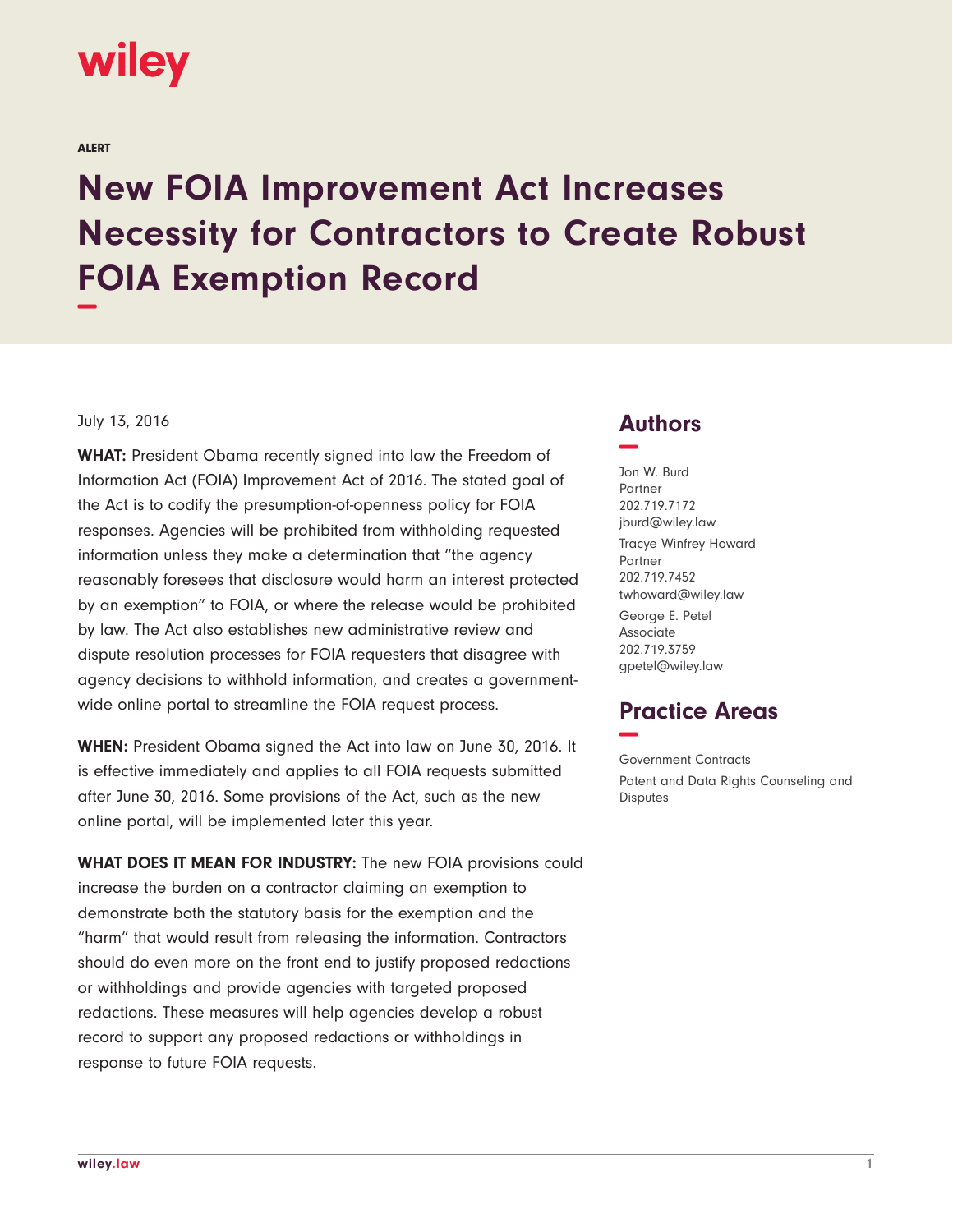## **MORE INFORMATION:**

On June 30, 2016, President Obama signed into law the Freedom of Information Act (FOIA) Improvement Act of 2016. The stated goals of the Act are to codify the presumption of openness for FOIA responses and to streamline the FOIA process.

#### **Presumption of Openness**

The Act amends 5 U.S.C. § 552 to prohibit "an agency from withholding information requested under FOIA unless the agency reasonably foresees that disclosure would harm an interest protected by a FOIA exemption or disclosure is prohibited by law." In addition to this seemingly heightened standard, the agency must "consider whether partial disclosure of information is possible whenever the agency determines that a full disclosure of a requested record is not possible" and "take reasonable steps necessary to segregate and release nonexempt information."

The Act also creates new administrative review processes, short of litigation, to provide FOIA requesters with more flexible avenues to seek review of an agency's initial decision to withhold or redact information. FOIA requesters will be able to request an "appeal" by the "head of the agency" within 90 days after an adverse determination, or to seek "mediation" or "dispute resolution services from the Office of Government Information Services," which could result in an advisory opinion on the requested release.

Lastly, the Department of Justice (DOJ) must report annually on its efforts "to encourage agency compliance" with the revised FOIA statute, which could lead to a division of interests between DOJ and the agency if an agency's FOIA determination is challenged in court. Typically, DOJ takes the agency's lead in defending FOIA litigation, but DOJ may now push back on agency decisions to withhold information, and push for agencies to disclose more information when facing litigation.

As a consequence of these presumption-of-openness provisions in the Act, agencies will likely be more aggressive in releasing information and less willing to withhold entire documents or portions of documents that are responsive to a request. This heightened standard, coupled with the additional administrative review processes, will make it all the more important for contractors to develop robust records supporting the application of any FOIA exemptions, as that written record will now have to pass muster not only with the initial agency FOIA officer, but also with additional reviewers within the agency, the Office of Government Information Services, and potentially the Department of Justice.

#### **Streamlined Electronic Processes**

To streamline the process for the digital age, the Act amends FOIA to require agencies to make all adjudication final opinions and orders, statements of policy and interpretive guidance, and administrative manuals and instructions available to the public for online inspection, rather than merely for "copying," as stated in the original FOIA. The Act also requires agencies to make available to the public electronic copies of all frequently requested records. The Act expands the so-called "frequently requested records" provision to include all records that are (or are likely to be) requested three or more times. Additionally, the Act requires